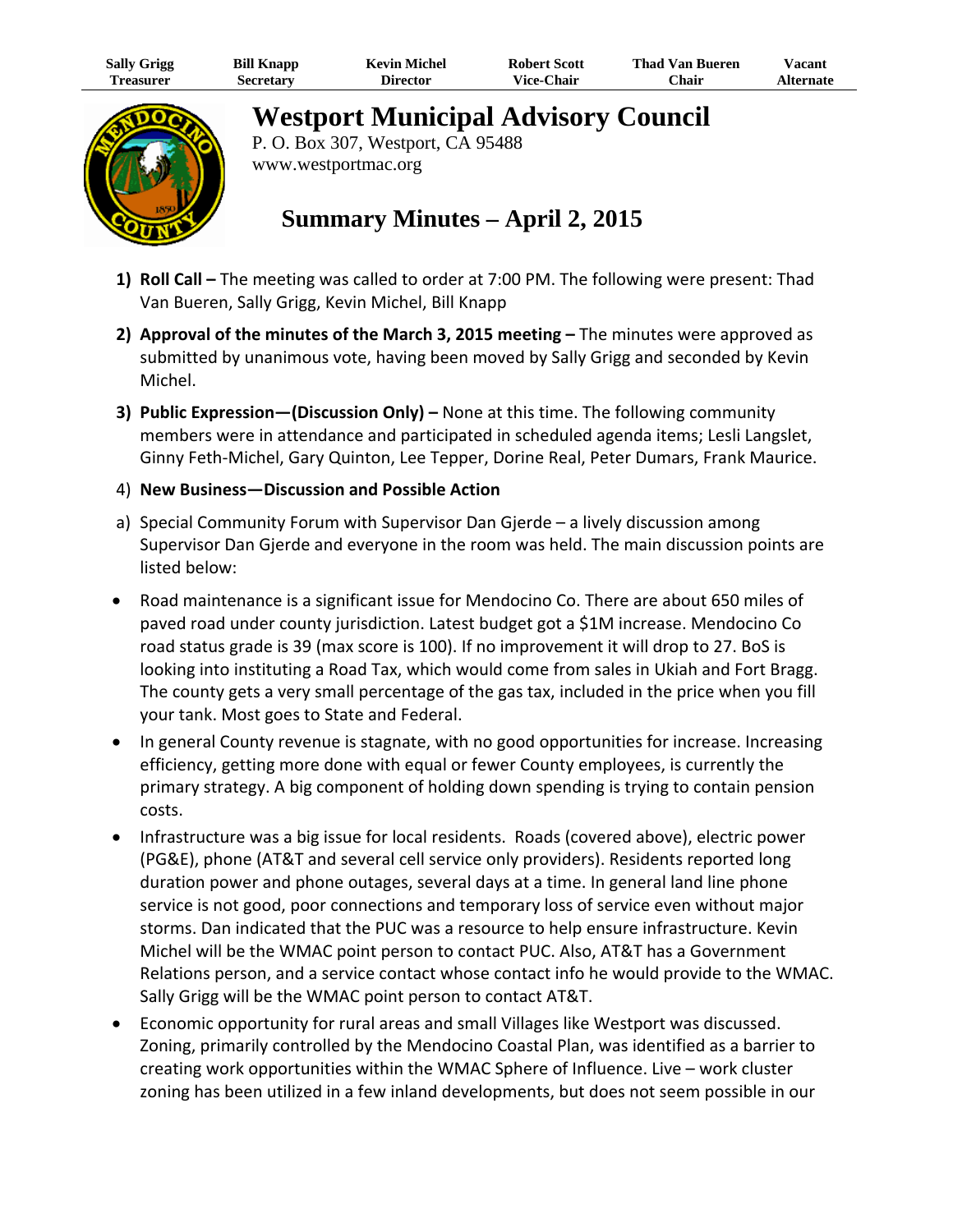Coastal Zone. Lack of reliable communications, especially Broadband, was also noted as a barrier to economic opportunities in the Westport area.

- Traffic speed control in the Village limits was brought up. Several years ago WMAC engaged CalTrans to address speed control, discovering that the current posted speed limits were the minimum allowed by CalTrans rules. It was proposed that WMAC revisit the idea of having radar controlled speed limit signs , which show a vehicles actual speed along with the posted limit, installed.
- Supervisor Gjerde mentioned he was on a Water Issues committee and asked about the status of the Water District serving the Village of Westport. He mentioned we are in the fourth year of a drought with no end in sight. There wasn't anyone in attendance that could represent the local Water District. WMAC will facilitate a contact between the Water District Board and Supervisor Gjerde.
- b) AT&T Infrastructure Discussion related to AT&T is recorded in item 4)a) above.
- c) Broadband Update Bill Knapp reported on three changes related to Broadband:
- During the last 9 to 12 months all of the Satellite services have started offering a higher bandwidth service based on new technology. It is capable of supporting streaming movies (like NetFlix), video phone calls (like Skype), and VOIP (like Vonage). Hughes and Exede are the two most prominent suppliers in our area. Rates range around \$70 to \$110 per month, with the primary difference in cost being the amount of data you can transfer during the month.
- Willits on Line was the recipient of a Grant from the State of California that has provision for providing Broadband service to the immediate Westport area. The link to the Broadband backbone would be via Microwave transmission "over the hill" and then distribution over existing copper phone lines with DSL technology. The coverage area would be a maximum of 5 miles from the AT&T distribution box located on Pacific Ave. in the Westport Village. No schedule has been made available by Willits on Line at this time.
- A relatively new startup, with roots in the Bay Area the De Novo Group, has started to provide Broadband service on the Mendocino Coast. Its name is Further Reach, www.furtherreach.net, with a stated goal of bringing Connectivity to Rural Northern California. They obtained bandwidth by purchasing a part of the Trans‐Pacific Cable that runs from Manchester to Hawaii. They use line of sight high bandwidth radio transmission to relay and distribute the broadband internet connection to each endpoint (customer). There are currently no plans for getting as far north as Westport, they have brought service to Elk and are working in the Albion Ridge area. On an optimistic note, there is line of sight from the hills above Bruhel Point to Manchester. They are soliciting requests for service and possible relay tower locations.

## 5) **Old Business—Discussion and Possible Action**

a) Westport bike lane ATP Grant Reapplication – Investigation and discussion with MCOG representatives revealed that due to the structure of the qualifying criterial, Westport fails to achieve a grade that allows its applications to be reviewed. A significant contributor to Westport's low "score" is the lack of any serious traffic accidents in the area being